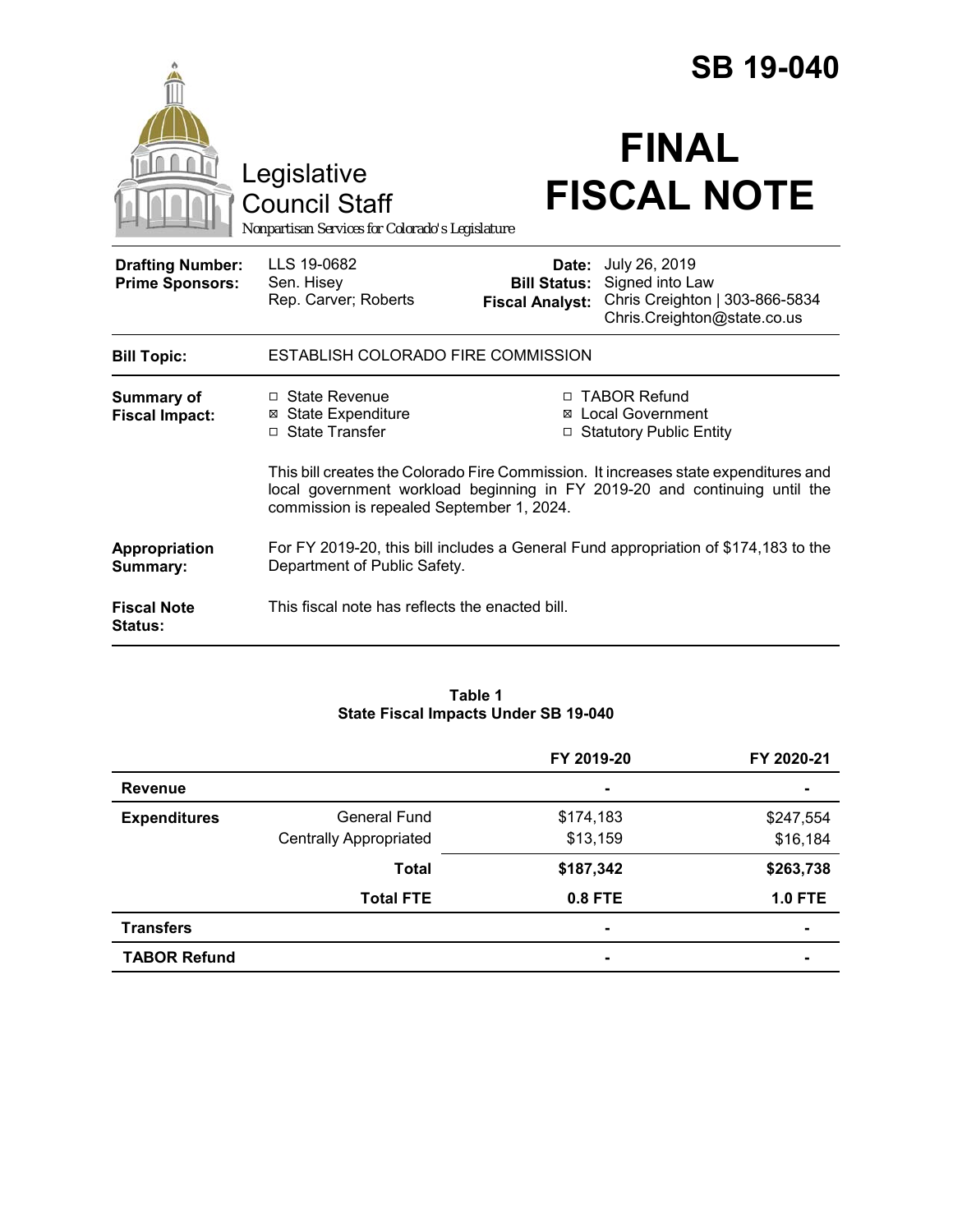July 26, 2019

# **Summary of Legislation**

This bill creates the Colorado Fire Commission (commission) in the Department of Public Safety (DPS), Division of Fire Prevention and Control.

The commission is required to meet at least once every three months to enhance public safety and safeguard individuals, natural resources, property, and local and regional communities, through an integrated statewide process focused on capacity to conduct fire management and use, preparedness, prevention, and response activities, and to increase the resiliency of local communities. The commission consists of 24 voting members and at least 7 non-voting members from federal, state, and local entities who serve on a volunteer basis, but are entitled to be reimbursed for commission related expenses. Commission duties are specified in the bill and the commission may establish task forces to study and make recommendations to the full commission.

The commission must report on its activities and recommendations to the General Assembly by August 31, 2020, and each year thereafter until the commission is repealed on September 1, 2024. A sunset review must be conducted by the Department of Regulatory Agencies prior to this repeal date.

# **Assumptions**

While the bill only requires the commission to meet once every three months, this analysis assumes the full commission of at least 31 members will meet monthly in order to accomplish the duties specified in the bill and to review the work of all task forces created. For FY 2019-20, it is assumed the commission will meet seven times beginning in December of 2019.

# **State Expenditures**

This bill increases state expenditures by \$187,342 and 0.8 FTE in FY 2019-20 and \$263,738 and 1.0 FTE in FY 2020-21 and beyond until the commission repeals. These impacts are shown in Table 2 and discussed below.

|                                             | FY 2019-20 | FY 2020-21     |
|---------------------------------------------|------------|----------------|
| <b>Department of Public Safety</b>          |            |                |
| <b>Personal Services</b>                    | \$58,364   | \$70,036       |
| Operating Expenses and Capital Outlay Costs | \$6,108    | \$1,550        |
| Consultant                                  | \$33,750   | \$45,000       |
| Meeting and Travel Expenses                 | \$75,961   | \$130,968      |
| Centrally Appropriated Costs*               | \$13,159   | \$16,184       |
| <b>Total Cost</b>                           | \$187,342  | \$263,738      |
| <b>Total FTE</b>                            | $0.8$ FTE  | <b>1.0 FTE</b> |

#### **Table 2 Expenditures Under SB 19-040**

 *\* Centrally appropriated costs are not included in the bill's appropriation.*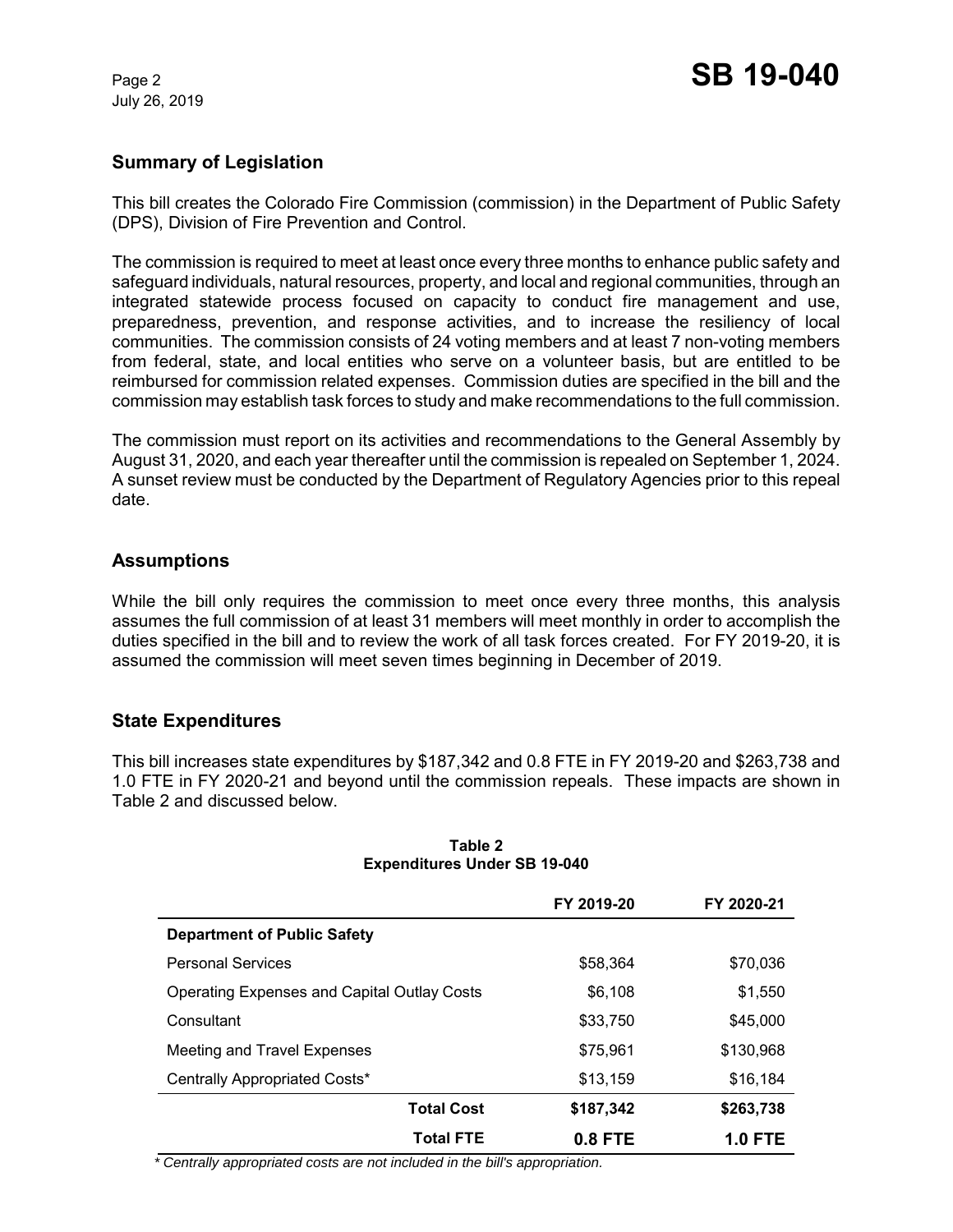July 26, 2019

**Department of Public Safety.** The DPS requires 1.0 FTE to provide staff support to the full commission and each task force created. This includes attending meetings, conducting research, and preparing presentations and written reports for the commission and the General Assembly. Personal services and standard operating costs are included and prorated in the first year to reflect the General Fund paydate shift and an August 1 start date.

- *Consultant services.* The DPS will contract with a consultant to facilitate commission meetings, identify and prioritize areas of study, and to oversee commission task forces. This assumes 10 hours of facilitation time per month for a total of 120 hours for meeting facilitation and 80 hours of identifying and prioritizing areas of study for the commission for a total of 200 hours facilitation services per year. Using the rate of \$225 per hour, it is estimated this will cost \$45,000 per year. Costs in the first year assume 150 total hours for 70 hours of meeting facilitation and 80 hours of identifying and prioritizing areas of study.
- *Meeting and travel expenses.* Meeting and travel expenses are estimated to cost \$130,968 per year for mileage reimbursement, lodging, meals, and the rental of meeting space for at least 31 members for 12 full commission meetings plus staff and the consultant. Costs in the first year are prorated for seven meetings. Because the commission will be comprised of members from throughout the state, it is assumed that meetings will be held in locations around the state and meeting and travel expenditures will be incurred for each meeting.

**Commission representative workload.** Beginning in FY 2019-20 and continuing until the repeal of this commission, this bill increases workload for the State Forest Service, Department of Public Safety, and the Department of Natural Resources to have representatives on the commission.

**Department of Regulatory Agencies.** This bill increases workload for the Department of Regulatory Agencies to conduct a sunset review of the commission in FY 2023-24, prior to the September 1, 2024, commission repeal date. This workload increase can be accomplished within existing appropriations as part of the department's normal sunset review workload.

**Centrally appropriated costs.** Pursuant to a Joint Budget Committee policy, certain costs associated with this bill are addressed through the annual budget process and centrally appropriated in the Long Bill or supplemental appropriations bills, rather than in this bill. These costs, which include employee insurance and supplemental employee retirement payments, are estimated to be \$13,159 in FY 2019-20 and \$16,184 in FY 2020-21 and beyond until the commission is repealed.

### **Local Government**

Beginning in FY 2019-20 continuing until the repeal of this commission, this bill increases local government workload from which for members of the commission are appointed. This includes firefighter, county sheriff, county, municipal, and special district representatives.

### **Effective Date**

This bill was signed into law by the Governor on June 3, 2019, and takes effect August 2, 2019, assuming no referendum petition is filed.